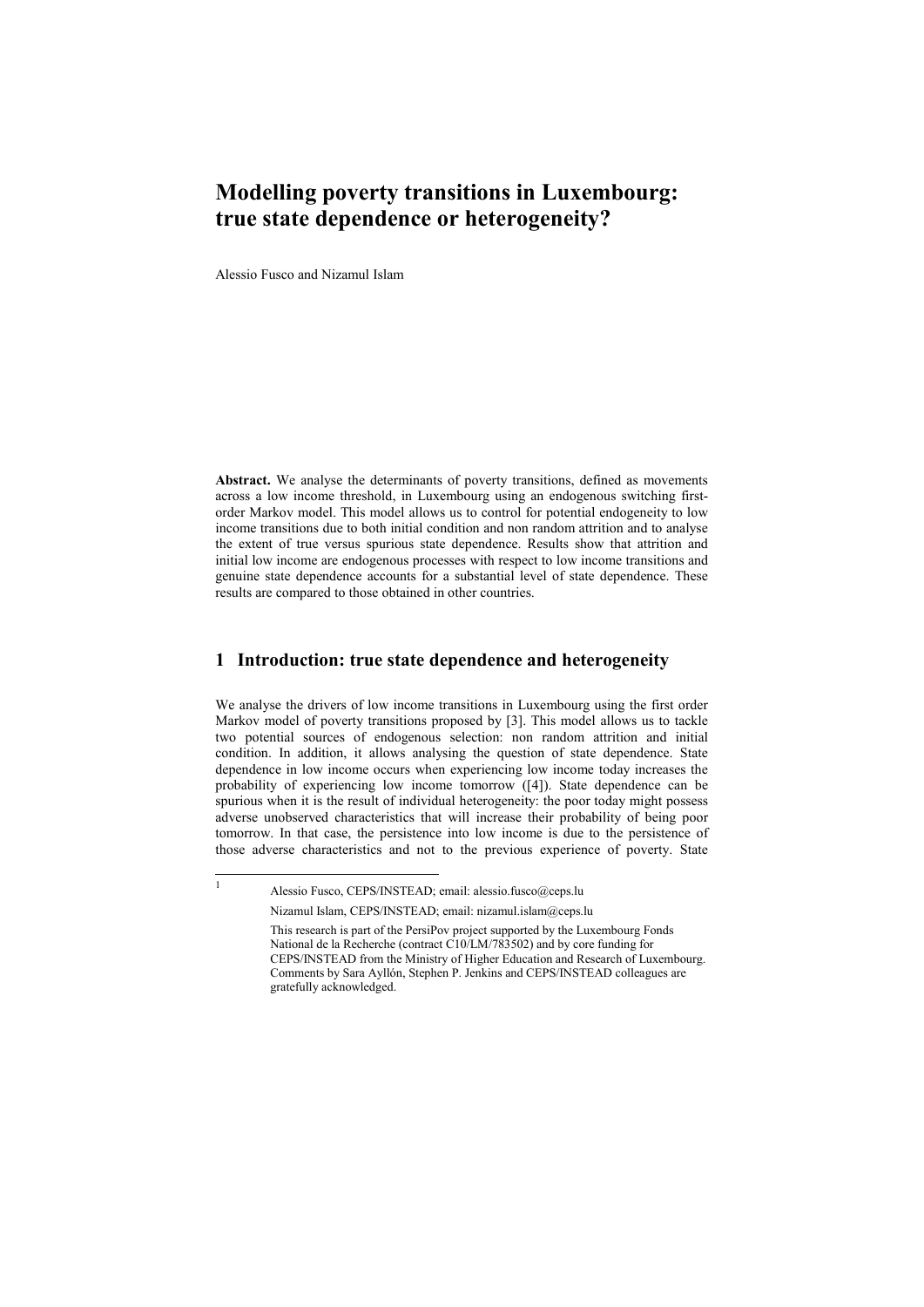dependence in low income might also be genuine when today's low income increases per se the risk of tomorrow low income. Assessing whether persistence into poverty is due to genuine state dependence or to unobserved heterogeneity has important policy implications ([5]). Our results for Luxembourg are compared with those obtained for the United Kingdom by [3], Spain by [1] and Australia by [2].

#### **2 Econometric model**

Our presentation of the model draws heavily on [3]. Let (1)  $p_{it-1}^*$  be the latent propensity of being poor for individual  $i$  at time  $t-1$ , (2)  $r_{it}^*$  the latent propensity of being retained in the sample for individual *i* between periods  $t-1$  and  $t$  and (3)  $p_{it}^*$  the latent propensity of being poor for individual i at time t. Each process is estimated simultaneously using the following trivariate probit model:

$$
\begin{cases}\n p_{it-1}^* = \beta' x_{it-1} + u_{it-1} \tag{1} \\
r_{it}^* = \varphi' w_{it-1} + \mu_{it} \tag{2} \\
p_{it}^* = [ \gamma_1' P_{it-1} + \gamma_2' (1 - P_{it-1})] z_{it-1} + \omega_{it} \tag{3}\n\end{cases}
$$

*xit-1*, *wit-1* and *zit-1* are vectors of explanatory variables related to individual and household characteristics. The variables included in  $x_{it-1}$  (resp.  $w_{it-1}$ ) are the same as those included in  $z_{it-1}$  except that additional exclusion restrictions, which are necessary for model identification, are included. These exclusion restrictions are variables supposed to impact on initial low income (resp. retention) but not on low income transitions (see [3]). The exclusion restriction used for initial poverty status is a dummy variable indicating whether the head of the household's father was in a high skilled job when the head of the household was between 12 and 16 years old. Individuals in that case are expected to have a lower likelihood of being initially low income than their counterpart and this should not affect current poverty transition. For sample retention, the exclusion restriction chosen is a dummy variable indicating whether the interviewer has changed between *t-2* and *t-1*. A change in interviewer is expected to reduce the probability to stay in the sample and not to impact on low income transitions. We tested the validity of these exclusions restrictions by checking whether they had a significant impact on the process they were referring to and a non significant impact on the poverty transition equations. Results suggested that our exclusion restrictions are reliable.

Each error term  $(u_{it-1}, u_{it}, \omega_{it})$  is assumed to follow a standard normal distribution and is the sum of a normal individual-specific unobserved effect  $(\eta_i, \psi_i, \zeta_i)$  plus a normal orthogonal white noise  $(v_{it-1}, \lambda_{it}, \tau_{it})$ . The joint distribution of the error terms  $(u_{it-1}, \mu_{it}, \omega_{it})$  is trivariate normal.

The third equation is an equation of conditional current poverty as each explanatory variable of *zit-1* can impact differently on the poverty status at *t* depending on poverty status at *t-1*. If  $P_{it-1} = 1$  (resp.  $P_{it-1} = 0$ ) the column vector  $\gamma'_1$  (resp.  $\gamma'_2$ ) is relevant and corresponds to the estimates of the determinants of persistence into (resp. entry in) poverty.

A fourth part of the model is constituted by three unconstrained cross-equation correlation coefficients.  $\rho_l$ ,  $\rho_2$  and  $\rho_3$  refer to the correlation between the unobservable individual specific factors affecting respectively (sample retention and initial year poverty), (initial poverty and conditional current poverty) and (conditional current poverty and sample retention). A positive value for each of these correlation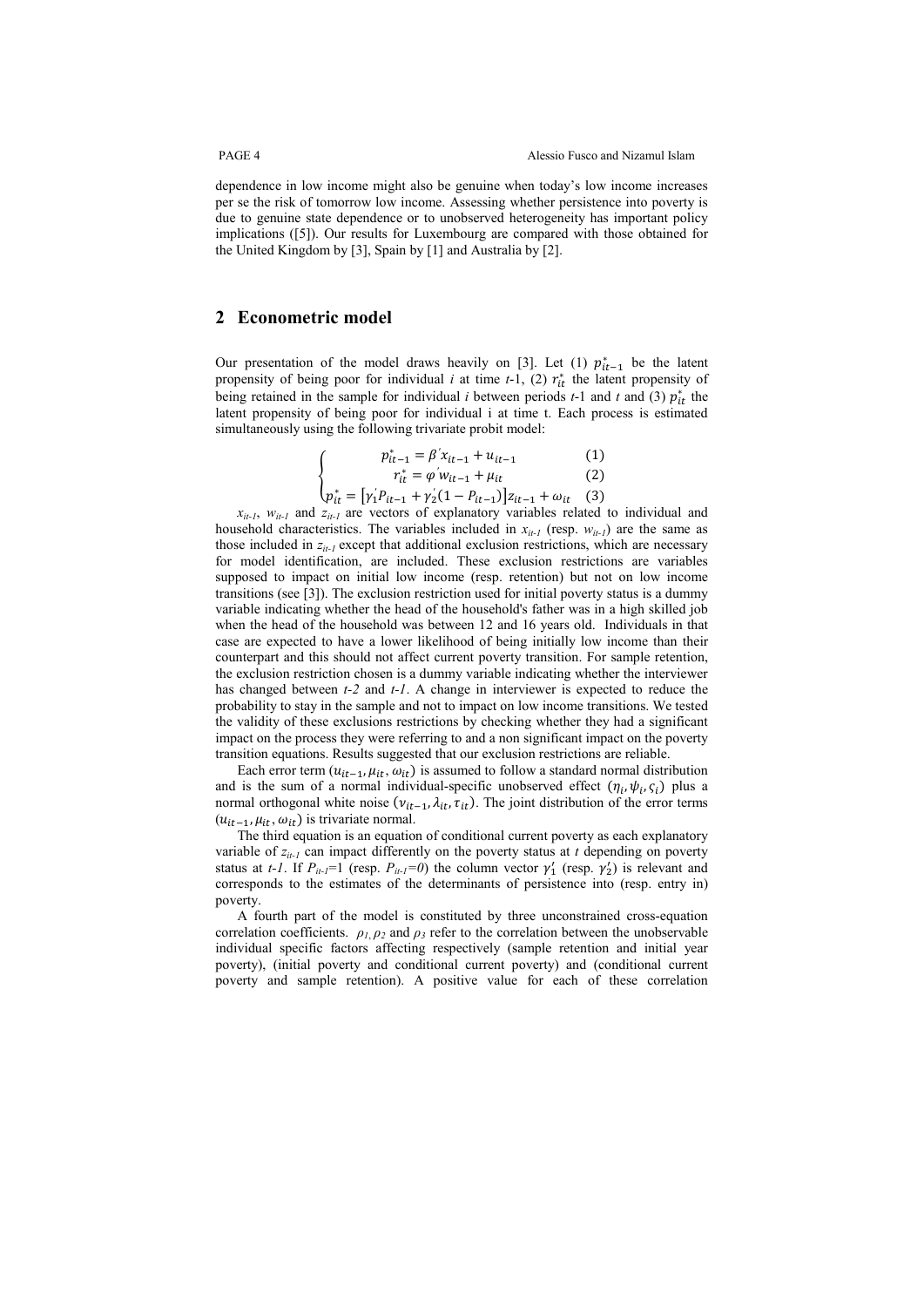Understanding the drivers of low income transitions in Luxembourg PAGE 3

coefficients implies that individuals more likely to experiment one outcome are also more likely to experiment the other. The tests of exogeneity of sample retention and initial conditions are the following. If the null hypothesis  $\rho_1 = \rho_3 = 0$  cannot be rejected, then the sample retention process is exogenous and it is not necessary to model attrition. If the null hypothesis  $\rho_1 = \rho_2 = 0$  cannot be rejected, then the initial poverty status is exogenous. If the null hypothesis  $\rho_1 = \rho_2 = \rho_3 = 0$  is not rejected, then a probit model can be applied to each process separately.

After estimation of the model by simulated maximum likelihood, poverty transition probabilities which are robust to attrition (because the covariates are measured at the beginning of the transition) can be derived (see [3] for details).

Finally, [3] propose measures of aggregate state dependence (ASD) and genuine state dependence (GSD) in low income. ASD is the difference between the aggregate persistence rate and the aggregate entry rate:

$$
ASD = \left(\frac{\sum_{i \in [P_{it-1}=1]} Pr(P_{it}=1|P_{it-1}=1)}{\sum_{i} P_{it-1}}\right) - \left(\frac{\sum_{i \in [P_{it-1}=0]} Pr(P_{it}=1|P_{it-1}=0)}{\sum_{i} (1-P_{it-1})}\right) \tag{4}
$$

ASD does not allow differentiating between state dependence resulting from individual heterogeneity and genuine state dependence. [3] suggest a formal test for the absence of GSD where the null hypothesis is  $H_0 = \gamma_1 = \gamma_2$ . If  $H_0$  cannot be rejected, then the covariates have the same impact on poverty transitions, independently of the initial status of poverty. The measure of GSD allows us to estimate the proportion of ASD that is non spurious given the fact that individual heterogeneity is controlled for. It consists of the average of the individual difference between the predicted probability of low income permanence and low income entry, which allows us to difference out the individual unobserved effects:

$$
GSD = \frac{1}{N} \sum_{i=1}^{N} [Pr(P_{it} = 1 | P_{it-1} = 1) - Pr(P_{it} = 1 | P_{it-1} = 0)] \tag{5}
$$

### **3 Data and results**

The data used are from the *Socio-Economic Panel "Liewen zu Lëtzebuerg*" from 2003 to 2009. Following standard practice, an individual is poor if its equivalent income (annual total net income divided by the modified OECD equivalence scale) is less than the poverty line equal to 60% of the median equivalent income. The dataset is composed of pooled transitions identified through pairs of subsequent waves. The unit of analysis is the individual and the covariates reflect the demographic and working characteristics of the household. Our working sample is an unbalanced panel which consists of 15677 individuals from 5320 original households providing 55235 personwave observations.

Table 1 presents the estimates of model correlations between unobservables. Individuals more likely to be initially poor are less likely to be retained in the sample the following year and also to stay poor  $(\rho_1$  and  $\rho_2$  are negative). Not taking these results about  $\rho_1$  and  $\rho_2$  into account might lead to biased estimates of poverty persistence and entry.  $\rho_3$  is not measured precisely. The Wald tests of exogeneity of initial conditions and income retention are both rejected. When the three coefficients were tested jointly, the null hypothesis was strongly rejected. These results indicate that income retention and initial conditions are endogenous processes and are similar to those obtained in the UK ([3]) but different from those obtained for Australia: [2] find